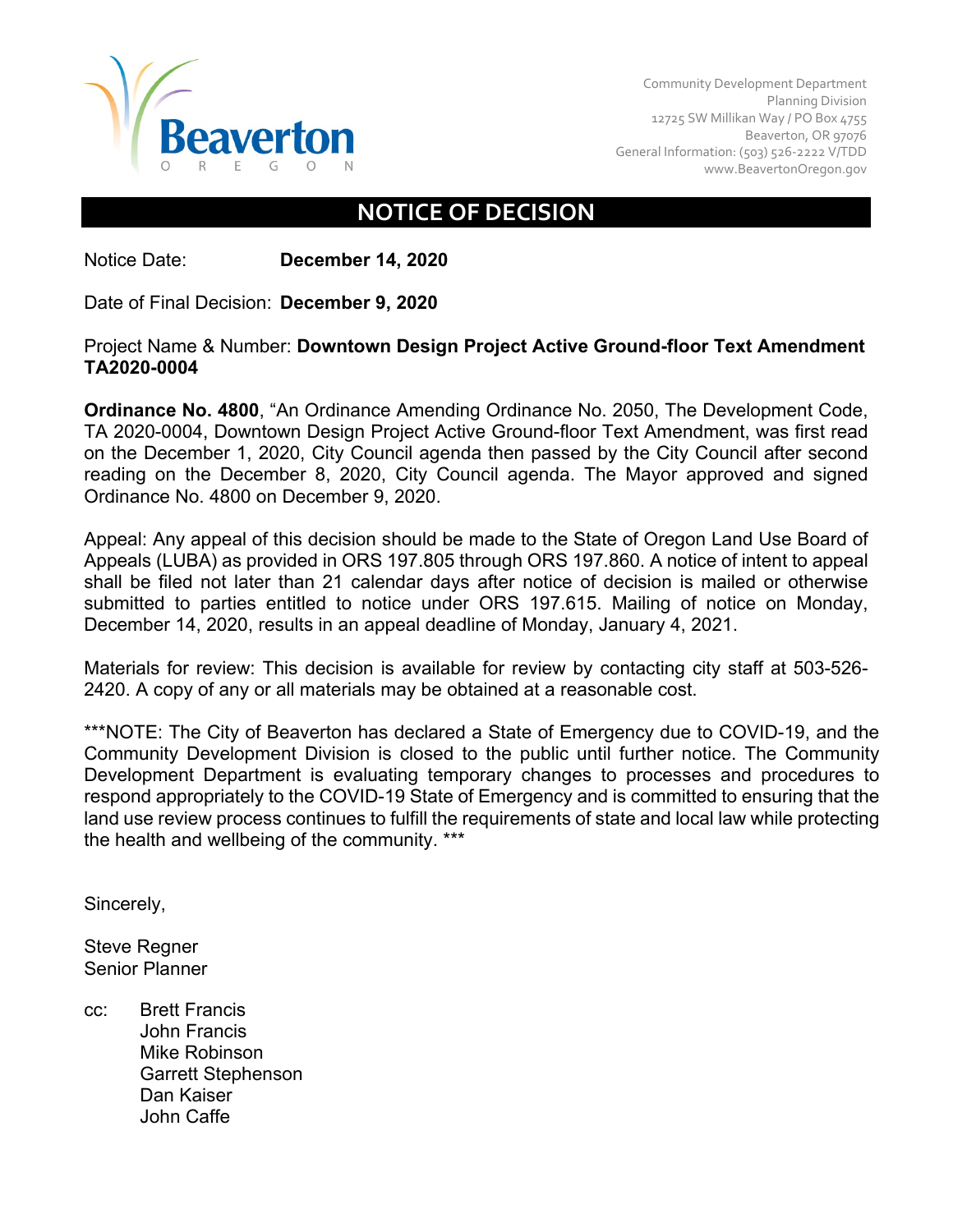Joe Russo Maggie Meyer Robert Lanphere Lyndsey Lanphere Rob Walther Ben Sturtz Travis Henry Stanley Piha Kevin Teater Sarah Zahn Louise Dix Tim Fransen Melisa Thompson Jeff Bachrach Jay Raskin Yumei Wang Kent Yu Dick Steinbrugge